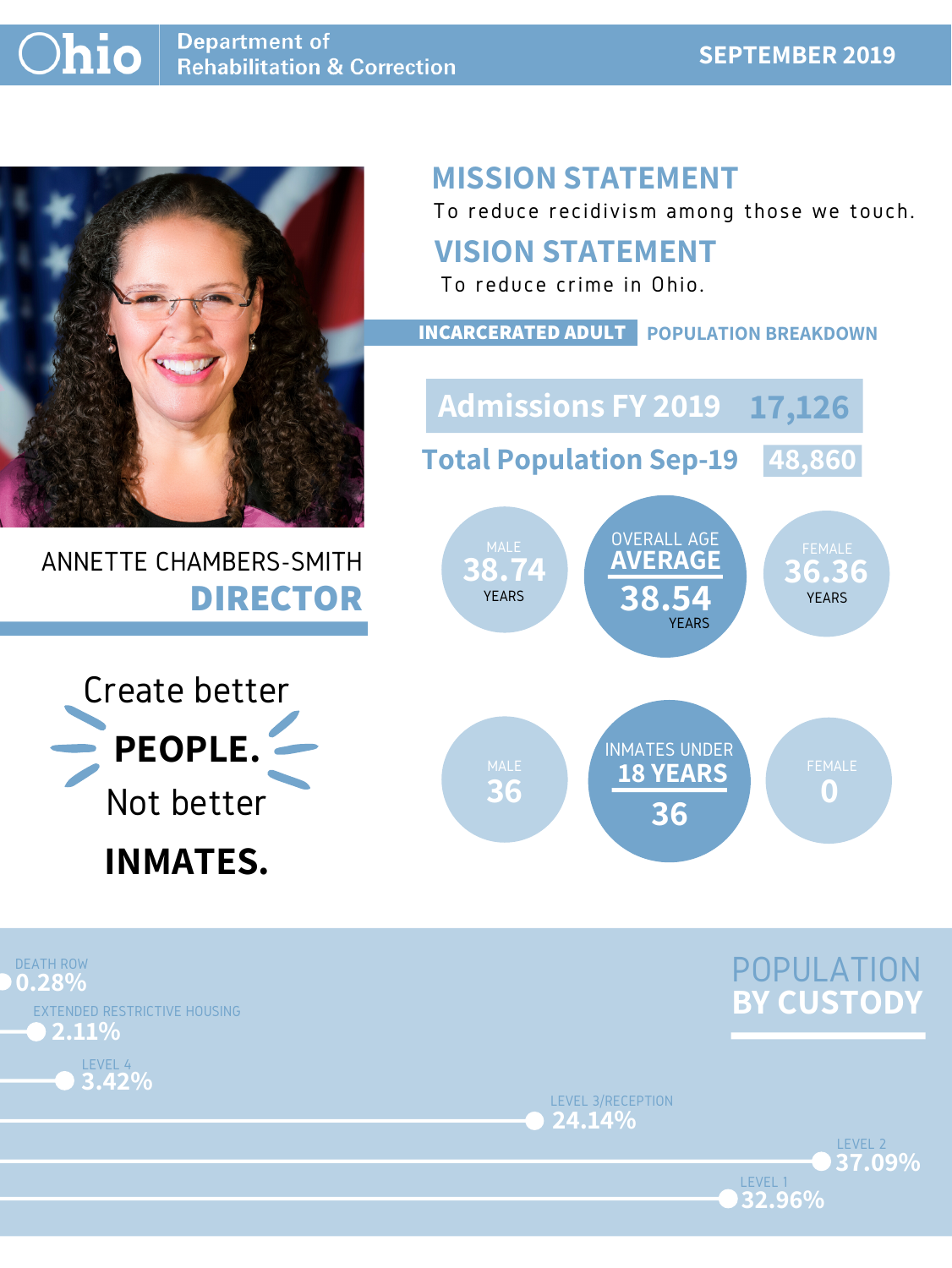Other Race 1,572 **3.22% 44.85% 51.93%** Black 21,915 White 25,373 Male 44,908 **8.09%** Female 3,952

**91.91%**

## INMATE RELEASES

| Total CY 2018                              | 22,617 |
|--------------------------------------------|--------|
| <b>Releases to Supervision</b>             | 16,414 |
| To Parole                                  | 134    |
| To Post Release Control                    | 9,754  |
| To Transitional Control/Treatment Transfer | 4,367  |
| To Judicial Release                        | 2,159  |
| <b>Releases Without Supervision</b>        | 6,180  |
| Miscellaneous Releases                     | 23     |
| *Excludes Deaths                           |        |



## **Monthly Community Supervision Count**

| <b>Community Control</b>    | 8,269  |
|-----------------------------|--------|
| Interstate Compact          | 4,007  |
| <b>Intervention in Lieu</b> | 897    |
| <b>Judicial Release</b>     | 1,331  |
| <b>PRC/Parole</b>           | 20,666 |

## **Staff Profile** Total Staff **12,203**

# Total Corrections Officers (CO) Inmate To Correction Officer Ratio **6,625 6.6:1**

Total Parole Officers (PO)

**486**